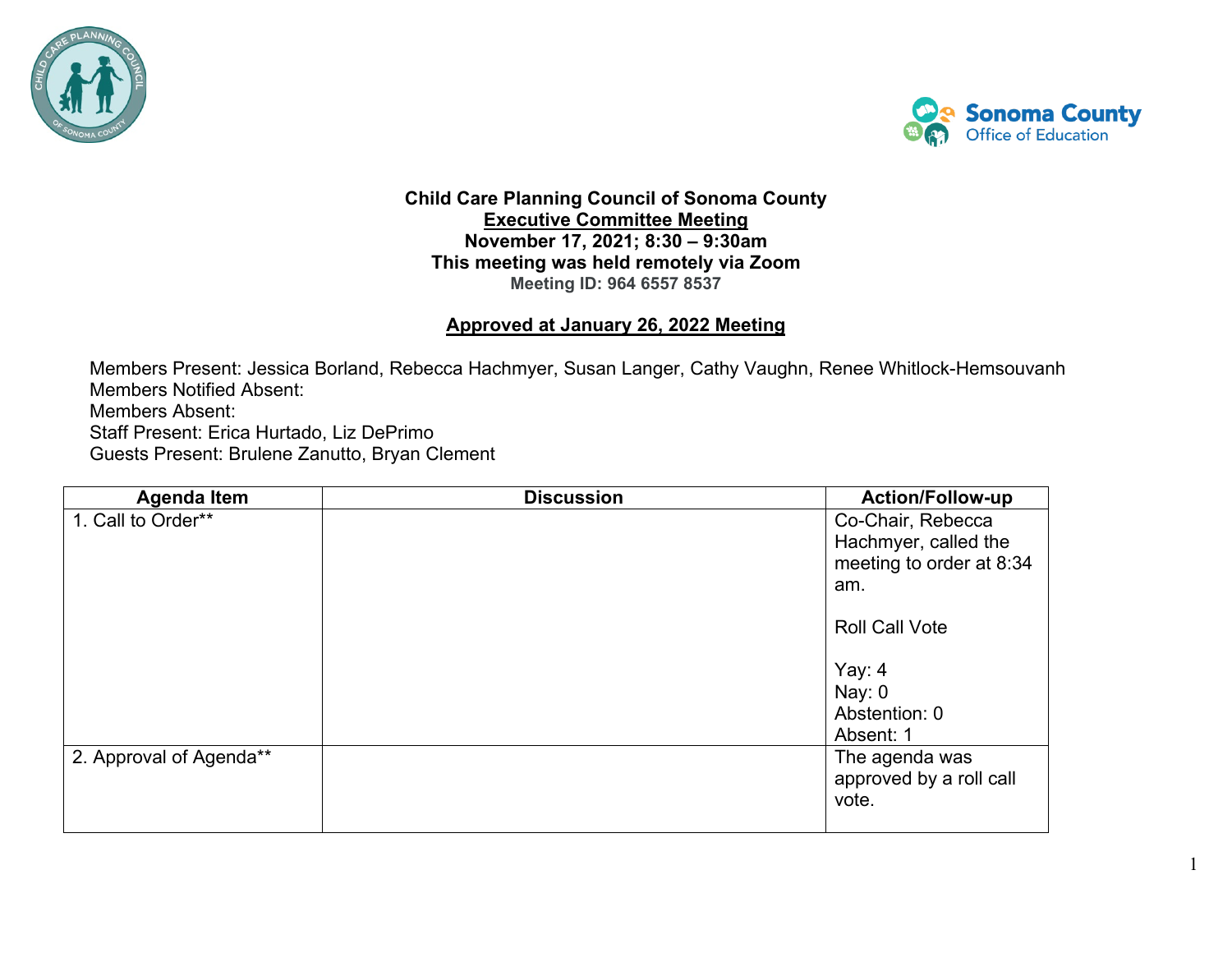| <b>Agenda Item</b>                                                                                                         | <b>Discussion</b>                                                                                                                                                                                                                                                                                                                                                                                                                                                                                                                                                                                                                                                                                                                                                                | <b>Action/Follow-up</b>                                                                                                                                                                                                            |
|----------------------------------------------------------------------------------------------------------------------------|----------------------------------------------------------------------------------------------------------------------------------------------------------------------------------------------------------------------------------------------------------------------------------------------------------------------------------------------------------------------------------------------------------------------------------------------------------------------------------------------------------------------------------------------------------------------------------------------------------------------------------------------------------------------------------------------------------------------------------------------------------------------------------|------------------------------------------------------------------------------------------------------------------------------------------------------------------------------------------------------------------------------------|
|                                                                                                                            |                                                                                                                                                                                                                                                                                                                                                                                                                                                                                                                                                                                                                                                                                                                                                                                  | Yay: 4<br>Nay: 0<br>Abstention: 0<br>Absent: 1                                                                                                                                                                                     |
| 3. October 27, 2021,<br><b>Executive Committee</b><br>meeting minutes and<br>November 9, 2021 Special<br>Meeting Minutes** |                                                                                                                                                                                                                                                                                                                                                                                                                                                                                                                                                                                                                                                                                                                                                                                  | The minutes from the<br><b>Executive Committee</b><br>meeting on October 27,<br>2021 and the Special<br>Meeting on November 9,<br>2021 were approved by<br>a roll call vote.<br>Yay: $2$<br>Nay: $0$<br>Abstention: 2<br>Absent: 1 |
| 4. Universal Preschool/<br><b>Transitional Kindergarten</b><br>Presentation                                                | Brulene presented information on the upcoming transition<br>to Universal Transitional Kindergarten and Universal Pre-<br>Kindergarten. A plan is due to CDE June 30, 2022. LEAs<br>and COEs will have planning committees. Brulene<br>encourages preschool teachers, administrators and<br>anyone who has an interest to participate in the planning.<br>Brulene invited CCPC members to participate in SCOE's<br>county-wide Early Childhood Leadership Group.<br>Jessica asked if districts decide to expand TK ahead of<br>the deadline, can LEAs use planning dollars in lieu of ADA<br>which will not be provided before the deadline? Brulene<br>shared that she does not know the answer to this<br>question, but that she will try to find the answer and share<br>back. |                                                                                                                                                                                                                                    |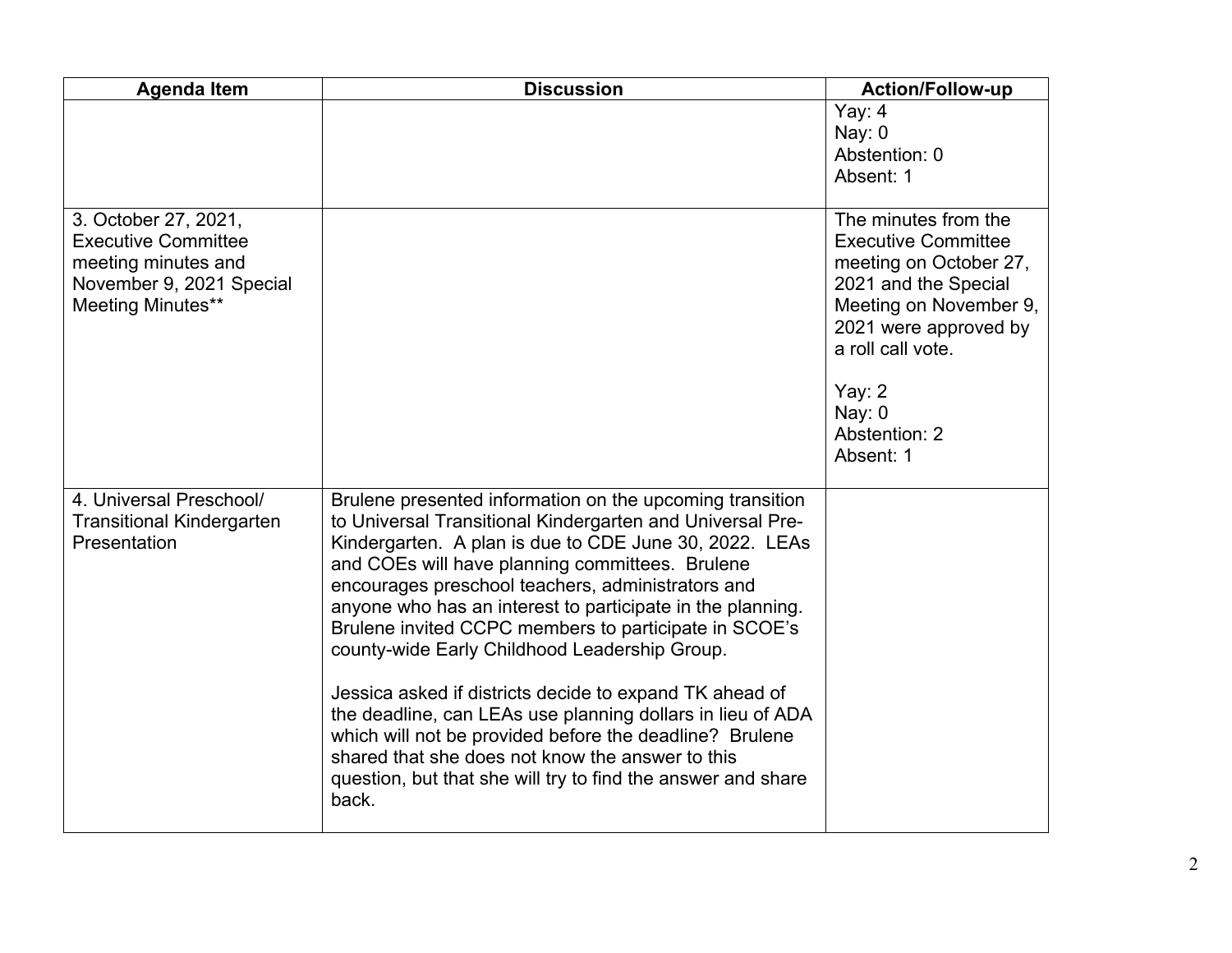| <b>Agenda Item</b>                           | <b>Discussion</b>                                                                                                                                                                                                                                          | <b>Action/Follow-up</b>                                                                                              |
|----------------------------------------------|------------------------------------------------------------------------------------------------------------------------------------------------------------------------------------------------------------------------------------------------------------|----------------------------------------------------------------------------------------------------------------------|
|                                              | Susan shared that she would like to participate in the<br>planning with a lens on special education. She asked in<br>regard to preschool authorization credentials for special<br>education; how that will fit into the UTK transition?                    |                                                                                                                      |
|                                              | Susan shared that it will be important to include children<br>with disabilities in the after school component of the plan.<br>How will children with disabilities be supported in after<br>school care? Susan pointed out that they are often left<br>out. |                                                                                                                      |
|                                              | Brulene shared that CISC Region 1 is putting together a<br>table for all of the grants that are available related to<br>UTK/UPK. CTC will offer a P-3 credential.                                                                                          |                                                                                                                      |
|                                              | Susan asked how IEEEP may be affected by the rollout of<br>UTK/UPK. Brulene shared that there is not currently a<br>plan to involve IEEEP, but sees a lot of ways that IEEEP<br>can connect and be a benefit to the overall outcome of<br>UTK/UPK.         |                                                                                                                      |
|                                              | Brulene would like for CCPC to partner with her on the<br>planning and implementation of the UTK/UPK plan.                                                                                                                                                 |                                                                                                                      |
| 5. Public Comment on Non-<br>Agendized Items |                                                                                                                                                                                                                                                            |                                                                                                                      |
| 6. Previous Council Meeting<br>Feedback      | Erica shared two responses from the November meeting.<br>Alice Hampton suggested a hot topic on the staffing crisis,<br>and offered to put a presentation together with Squirrel<br>Booth.                                                                 | Erica will follow up with<br>Alice regarding her<br>suggestion.                                                      |
|                                              | There was discussion on the current teacher shortage and<br>the effects of UTK on the ECE field.                                                                                                                                                           | Discussion on the hot<br>topic proposed by Alice<br>will be continued at the<br>next Executive<br>Committee meeting. |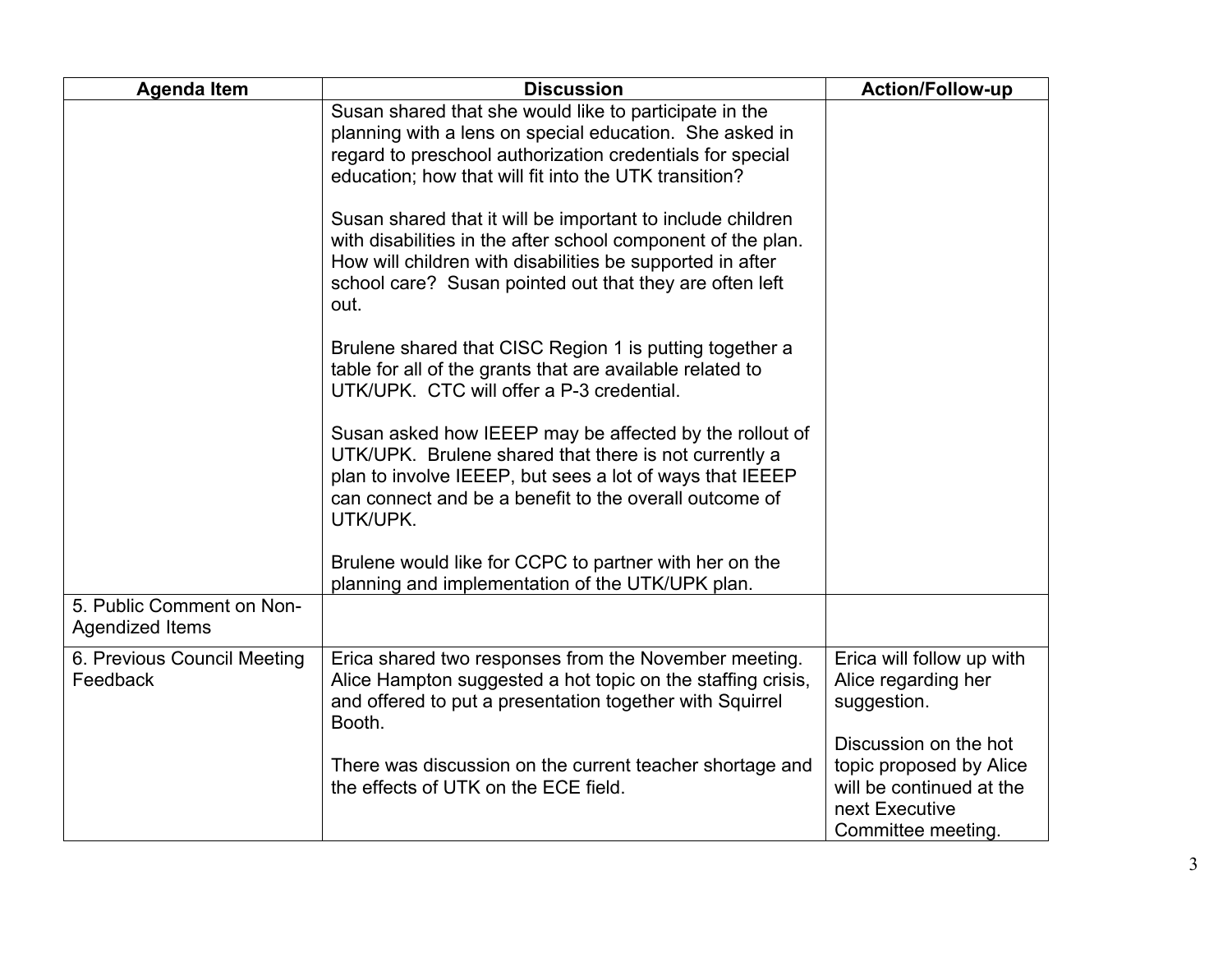| <b>Agenda Item</b>                                          | <b>Discussion</b>                                                                                                                                                                                                                                                                                                                                                                                                                                                                                                                                                       | <b>Action/Follow-up</b>                                                                                                                                                                                                                                                        |
|-------------------------------------------------------------|-------------------------------------------------------------------------------------------------------------------------------------------------------------------------------------------------------------------------------------------------------------------------------------------------------------------------------------------------------------------------------------------------------------------------------------------------------------------------------------------------------------------------------------------------------------------------|--------------------------------------------------------------------------------------------------------------------------------------------------------------------------------------------------------------------------------------------------------------------------------|
| 7. Sonoma County Equity in<br><b>Education Initiative**</b> | Bryan presented on the Sonoma County Equity in<br>Education Initiative. Bryan participated in the group from<br>Hanna Institute which came up with the language for an<br>Equity Pledge. This is a student-driven initiative. Bryan<br>shared a video link in the chat. Bryan suggested we build<br>on the work of CCPCs Equity work group and share the<br>Initiative and the Pledge with the full council.<br>Susan suggested that the Executive Committee watch the<br>video shared by Bryan and continue the discussion at the<br>next Executive Committee meeting. | The link to the Equity<br>Initiative video and the<br>Links to the Pledge and<br>video will be sent out to<br>the Executive<br>Committee ahead of the<br>next meeting. A vote on<br>bringing this initiative to<br>the full council will take<br>place at the next<br>meeting. |
| 8. Executive Committee<br><b>Action Plan</b>                | Due to lack of time, it was decided to postpone this<br>discussion to the next meeting.                                                                                                                                                                                                                                                                                                                                                                                                                                                                                 |                                                                                                                                                                                                                                                                                |
| 9. Child Care Plan                                          | Due to lack of time, it was decided to postpone this<br>discussion to the next meeting.                                                                                                                                                                                                                                                                                                                                                                                                                                                                                 | Liz will share an update<br>on the Child Care Plan<br>with the Executive<br>Committee and the<br><b>Child Care Plan</b><br>Committee via email.                                                                                                                                |
| 10. Planning for December<br>3, 2021, Council meeting.      | Jessica shared a desire to show support for the ECE field<br>which will be affected by the coming changes to UTK /<br>UPK and would like that support to be part of the<br>conversation on December 3.<br>Susan suggested that Jessica talk about the grant aspects<br>of the UTK UPK expansion during the presentation at the<br>council meeting on December 3.                                                                                                                                                                                                        | Jessica will reach out to<br>Brulene to see if she<br>can contribute to the<br>presentation on<br>UTK/UPK.                                                                                                                                                                     |
| 11. Next Executive<br>Committee meeting                     | December 15, 2021, from 8:30 am to 9:30 am.                                                                                                                                                                                                                                                                                                                                                                                                                                                                                                                             |                                                                                                                                                                                                                                                                                |